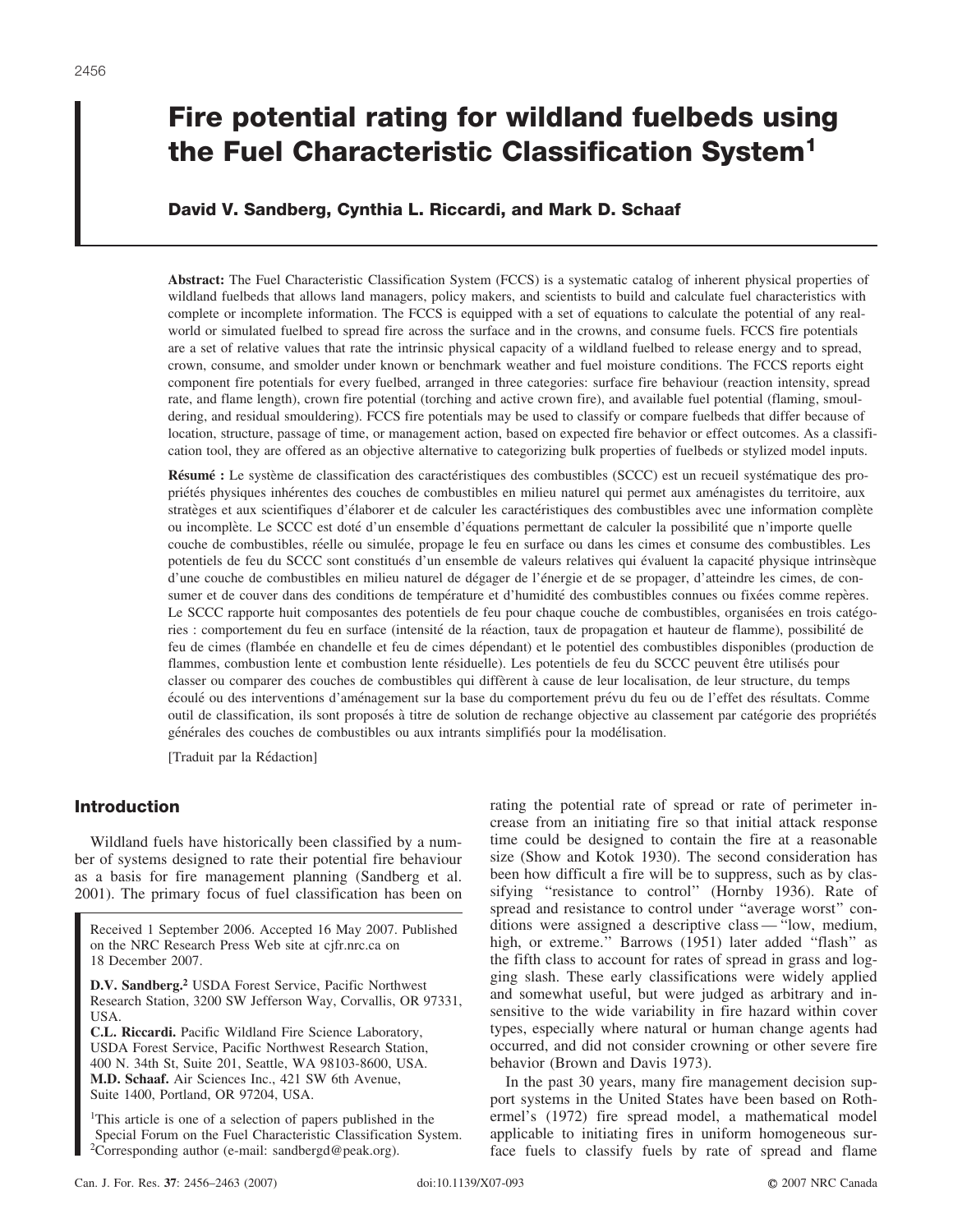length, the latter a measure of resistance to control. Stylized fuel models (Albini 1976; Anderson 1982) were developed to provide standardized numerical inputs to the spread model. These fuel models, and those developed for the related National Fire Danger Rating System (Deeming et al. 1977) have become the US national norm for classifying and mapping fuel characteristics. Fuel models were not designed to be correlated with actual fuel loadings, depths, vegetation cover, remote-sensing signatures, modelled ecosystem dynamics, or biomass consumption, but have been widely used to infer those properties.

Resource managers need to assess and map fuelbed characteristics for many reasons other than estimating flame length and surface rate of spread from wildfires. Fire use to achieve ecological benefits and reduce fire hazard requires the ability to predict fire effects. Smoke management and carbon accounting are increasingly important factors in considering fire management options. The current emphasis on fuels management to reduce the incidence of large, severe fires requires quantitative metrics of fuel management accomplishment. For all of these reasons, Ottmar et al. (2007) developed the Fuel Characteristic Classification System (FCCS) to more precisely and uniformly catalogue and map the realistic and complex characteristics of fuelbeds as input to any number of fire behaviour and effects models and decision support systems.

In this paper, we develop an approach to rating and classifying any fuelbed, no matter how complex and at any scale, based solely on the intrinsic physical and chemical fuelbed characteristics of the fuelbed. We provide examples of being able to classify fuelbeds on the basis of potential fire behaviour or fire effects, both quantitatively and repeatably, based on direct measurement or modelled fuelbed characteristics. By rating fuelbeds objectively, the user of FCCS is able to classify fuelbeds according to the fire behaviour or effect of interest at any scale or precision.

Current FCCS fire potentials are a set of relative values or indices that rate the intrinsic physical capacity of a wildland fuelbed to release energy and to spread, crown, consume, and smolder under a known or benchmark set of wind speed and fuel moisture conditions. They are intended for use in mapping fire hazard, categorizing fuelbeds on the basis of predicted fire behaviour, predicting and measuring the effects of fuel treatment, and to ease communication of the degree of hazard.

## **Current FCCS fire potentials**

The FCCS calculates and reports eight fire potentials for every fuelbed, arranged in three categories (Fig. 1). The surface fire behavior potential (FBP) uses the concepts and basic spread equations that form the basis of the Rothermel (1972) spread model that is in widespread use for fire management decision support in the United States, but uses a model reformulation (Sandberg et al. 2007) that allows inventoried or simulated real-world fuelbed properties as direct input. Crown fire potential (CFP) derives from application of Van Wagner (1977), Alexander (1998), and Scott and Reinhardt (2001), but utilizes a conceptual model by Schaaf et al. (2007) that is more flexible with regard to fuelbed characteristics and canopy structure. The conceptual crown fire model retains the limiting assumption that crown fire initiation occurs only as a result of surface fire energy release from the propagating front. Available fuel potential (AFP) represents the mass of fuel present within the outside shell of layers of surface, ground, and canopy fuel elements that is potentially combustible under extremely dry conditions. All FCCS fire potentials use a common set of fuel characteristics, known as FCCS fuelbeds (Riccardi et al. 2007) as input.

One way to visualize and communicate FCCS fire potentials is as a three-digit number that represents the intrinsic potential of a fuelbed to create fire behaviour and effects (Fig. 1). A user may rate a fuelbed (using the calculator embedded in the FCCS software) according to its potential surface fire behaviour, crowning, and available fuel, and compare that potential with another fuelbed. For example, an FCCS fire potential of 469 would represent a fuelbed with a modest surface fire potential, above-average crown fire potential, and extreme potential for biomass consumption.

Relative indices of fire behaviour and effects can be useful for mapping and categorizing fuelbeds, but other uses depend on predictions with real units. The FCCS offers the option of inputting fuel moisture contents and wind speed values to obtain predictions of fire behaviour and fuel consumption at those conditions. In so doing, the user implicitly accepts the algorithms that describe the effect of moisture and wind speed on surface fire behaviour (Rothermel 1972; Wilson 1990; Sandberg et al. 2007), crown fire behaviour (Schaaf et al. 2007), and fuel consumption. We anticipate that these algorithms will be improved over time.

# **FCCS surface fire behaviour potential**

FCCS FBP consists of a predefined combination of three component potentials, all patterned on a fire spread model derived from the one-dimensional spread model by Rothermel (1972), as modified by Albini (1976), currently in widespread use. Rothermel's model serves in many applications as the basis for decision support for planning and operations by fire managers, so every attempt was made to base the three components of FBP on the semiempirical equations and experimental results of Rothermel (1972) and Frandsen (1973), aided by the observations of subsequent researchers (e.g., Wilson 1990; Catchpole et al. 1998).

Sandberg et al. (2007) reformulated the Rothermel (1972) fire spread model to allow direct input of inventoried fuelbed characteristics by rearranging the terms to separate fuelbed characteristics from environmental influences. The order of calculation is to first compute the potential surface fire behavior for a fuelbed under ideal environmental conditions, that is, when there is no damping effect of moisture or mineral content and when midflame wind speed is  $1.8 \text{ m} \cdot \text{s}^{-1}$ . This ''surface fire behaviour potential'' calculation is affected solely by physical and chemical characteristics of the fuelbed, their arrangement, and composition. The values are meaningful only as an index, although they are dimensional. Scaled to relative values of 0–10, however, they provide an objective and reproducible means to compare fuelbeds that have different physical characteristics. The scaling factors used are simply the maximum value, divided by 10, of spread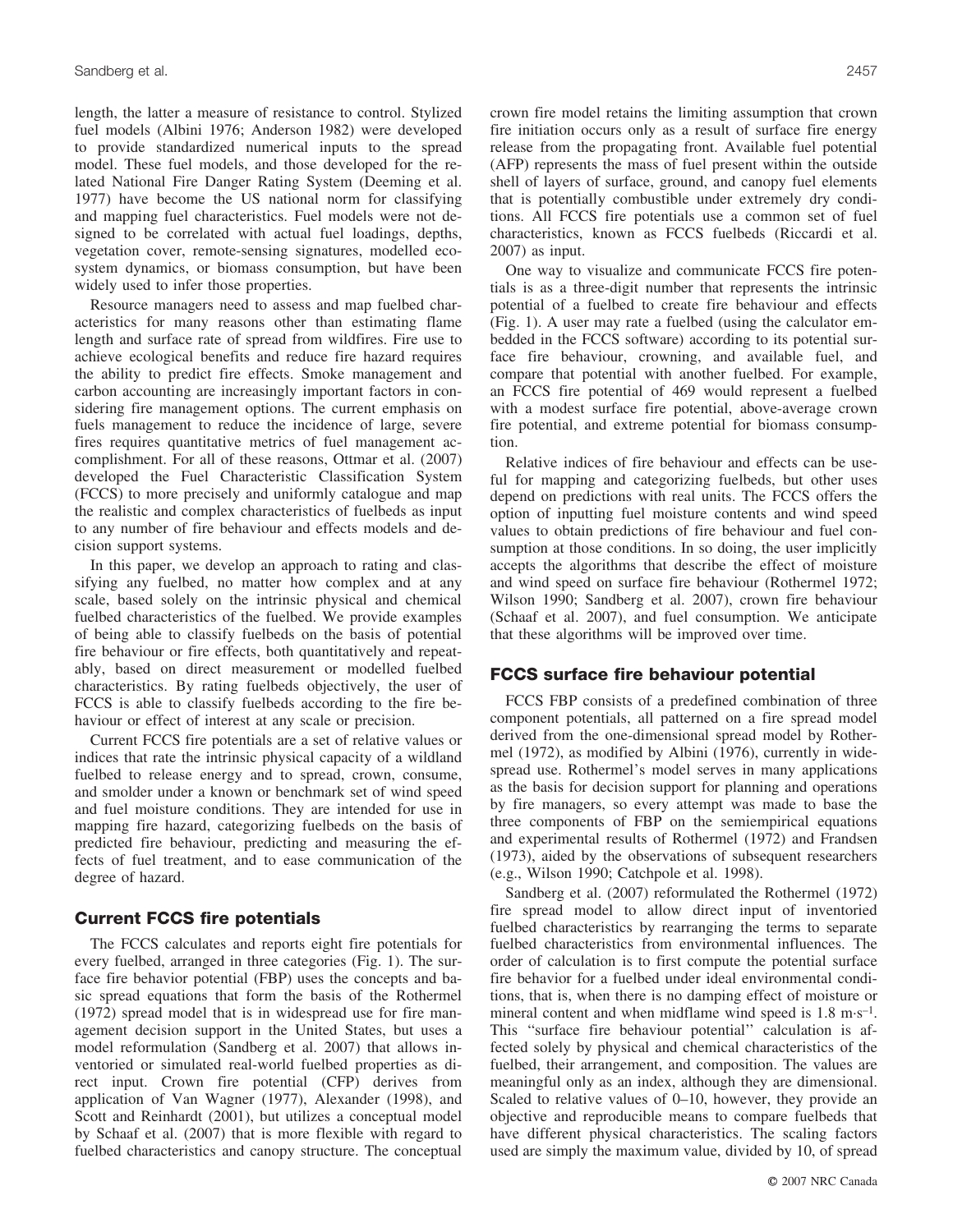**Fig. 1.** Fuel Characteristic Classification System (FCCS) fire potentials are expressed as a three-digit number representing the intrinsic capacity of a fuelbed to produce fire behaviour and fire effects that may be parsed into as many as 12 components. There are three categories of FCCS fire potentials (surface fire behavior potential (FBP), crown fire potential (CFP), and available fuel potential (AFP)), each of which combine component FCCS fire potentials (e.g., FBP combines reaction potential (RP), spread potential (SP), and flame length potential (FP)).



rate, intensity, and flame length calculated for an initial set of fuelbed characteristics from an independent data set of 216 prototype FCCS fuelbeds provided by Riccardi et al. (2007).

Early releases of the FCCS (versions 1.0 and 1.1) arbitrarily calculate FBP as the maximum of its three component potentials, scaled to values of 0–10. We realize that other combinations may be useful to some users, who may want to combine the component potentials in other ways to serve local needs. For example, some managers may wish to rate fuelbeds simply on flame length alone, others, on reaction intensity and spread rate. If fire managers or other users request a more useful combination of these components as a standard index of fire hazard, the initial FBP can be replaced with the new index.

#### **FBP component 1**

Reaction potential (RP) represents reaction intensity  $(kW·m<sup>-2</sup>)$  and is a function of the reactive volume of fuels per unit of ground surface, depth of the surface fuelbed strata, heat of combustion, and a scaling factor.

#### **FBP component 2**

Spread potential (SP), which is proportional to the rate of spread  $(m\cdot min^{-1})$  in surface fuels, and is a function of reaction intensity, propagating energy flux, the heat sink calculated for the unburned fuels in advance of the spreading flame, and a scaling factor.

#### **FBP component 3**

Flame length potential (FP), which is proportional to the

predicted flame length (m), and is derived from the product of reaction intensity, rate of spread, and flame residence time such as in Byram (1959) and Albini (1976).

The FCCS includes 216 FCCS fuelbeds that are sets of physical characteristics of fuel types important to fire managers in the United States. These fuelbeds will be augmented in the future by additional fuelbeds, including many defined by users. We have calculated FCCS fire potentials for all current FCCS fuelbeds, with examples illustrated in Fig. 2. Unadjusted FCCS predictions of reaction intensity, spread rate, and flame length span a similar range of values as model outputs from BehavePlus (Andrews et al. 2005) applied to fire behavior fuel models except that BehavePlus predicts higher spread rates in shrub-dominated fuel models (Sandberg et al. 2007).

## **FCCS crown fire potential**

FCCS CFP is a ranking of crown fire potential based on whether or not the energy supplied by a surface fuelbed layer, as described by Sandberg et al. (2007), is sufficient to ignite and sustain fire spread in the canopy, as described by Schaaf et al. (2007). Early releases of FCCS calculate CFP by comparing the FCCS torching potential (TC) with the FCCS active crown fire potential (AC) such that  $CFP = \max(\frac{TC}{2}, AC)$ . This expression of the relative importance of TC and AC is arbitrary. If users request a more useful combination of these components (such as using TC alone) as a standard index of crown fire potential, it can be replaced with a revised index in future FCCS versions. It is also likely that additional or revised indices will be added to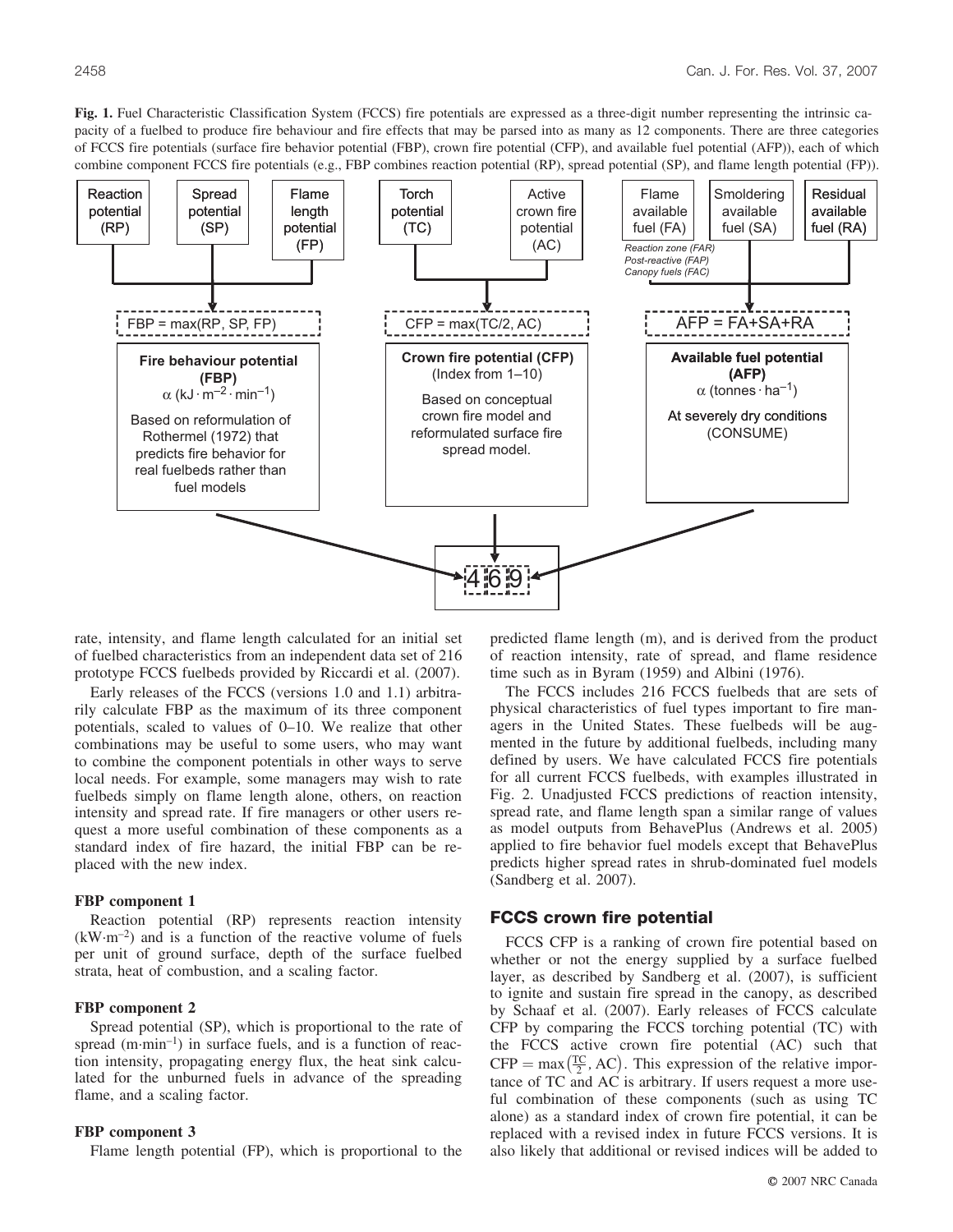**Fig. 2.** Fuel Characteristic Classification System (FCCS) reaction potential, spread potential, and flame length potential for randomly selected FCCS fuelbeds, sorted from the lowest to highest surface fire behaviour potential. The component potentials range from 0 to 10, scaled such that the highest rated fuelbed from the family of 216 fuelbeds received a value of 10. FCCS fuelbed 26, interior ponderosa pine – limber pine forest; fuelbed 30, turbinella oak – mountain mahogany shrubland; fuelbed 34, Douglas-fir – interior ponderosa pine – Gambel oak forest; fuelbed 65, purple tussockgrass – California oatgrass grassland; fuelbed 76, slash pine – molassas grass forest; fuelbed 84, Ohio – Broomsedge bluestem savanna; fuelbed 87, black spruce – feathermoss forest; fuelbed 92, aspen – paper birch – white spruce – black spruce; fuelbed 95, willow – alder shrubland; fuelbed 106, red spruce – balsam fir forest; fuelbed 120, oak – pine – mountain laurel forest; fuelbed 121, oak – pine – mountain laurel forest; fuelbed 148, jack pine forest; fuelbed 157, loblolly pine – shortleaf pine – mixed hardwoods forest; fuelbed 166, longleaf pine – three-awned grass – pitcher plant savanna; fuelbed 168, little gallberry – fetterbush shrubland; fuelbed 176, smooth cordgrass – black needlerush grassland; fuelbed 180, red maple – oak – hickory – sweetgum forest; fuelbed 189, sand pine – oak forest; fuelbed 219, ponderosa pine – white fir – trembling aspen forest; fuelbed 228, interior ponderosa pine – limber pine forest; and fuelbed 231, Gambel oak – juniper – ponderosa pine forest.



future FCCS versions as the science and applications mature.

The FCCS CFP is based on an updated semiempirical model that describes crown fire initiation and propagation in vegetative canopies. It is based on the work by Van Wagner (1977) and Rothermel (1991), but contains some new concepts for modeling crown fire behaviour derived from the reformulated Rothermel (1972) surface fire modeling concepts proposed by Sandberg et al. (2007). This modeling framework (Schaaf et al. 2007) is conceptual in nature. To date, it has been tested against only one independent data set, although more such studies are planned.

The general form of the FCCS CFP equation is

$$
[1] \qquad \text{CFP} = f(I_{\text{C}}, T_{\text{C}}, R_{\text{C}}) = \max\left(\frac{\text{TC}}{2}, \text{AC}\right)
$$

where  $I_{\rm C}$  is the crown fire initiation term (dimensionless) and is the ratio of the surface fireline intensity to the critical surface fireline intensity required to ignite the lower canopy fuels. Values typically range from 0 to 10 or more;  $T<sub>C</sub>$  is the crown-to-crown transmissivity term (dimensionless) and is a measure of the likelihood that a crown fire, once initiated, will actively propagate through the canopy. Values range from 0 to 1;  $R_C$  is the crown fire spread rate term (m·min<sup>-1</sup>) and is a measure of the likelihood that an active crown fire will grow into a large, resource intensive fire. Values range from 1 to  $>100$  m·min<sup>-1</sup>; TC is also known as CFP component potential 1 and is a dimensionless measure of the potential for a surface fire to spread into the canopy as single- or group-tree torching. TC is calculated on the basis of the scaled (i.e.,  $0-10$ )  $I_C$ ; and AC is also known as CFP component potential 2 and is a dimensionless measure of the potential for a surface fire to spread into and actively propagate through the canopy. AC is calculated on the basis of the scaled (i.e.,  $0-10$ ) product of the  $I_C$ ,  $T_C$ , and  $R_C$  terms.

Figure 3 provides an example of the CFP ratings for a selection of FCCS fuelbeds; in this case, fuelbeds found in boreal regions. We have not compared these ratings with results from any other crown fire prediction systems.

The past 40 years of fire research and observations have produced a significant body of literature on crown fires ranging from observations, to descriptions of fire types, to heuristic keys for rating crown fire potential, to the partial development of mathematical models for predicting crown fire behavior. However, these have been limited to localized forest conditions and admittedly inadequate to serve as a universally applied crown fire model. Crown fire prediction that depends on continued energy input from a spreading line fire under a continuous one-story canopy is offered by Van Wagner (1993), Scott and Reinhardt (2001), Cruz et al. (2003), and Cruz et al. (2006*a*, 2006*b*).

The identification of wind speed thresholds for passive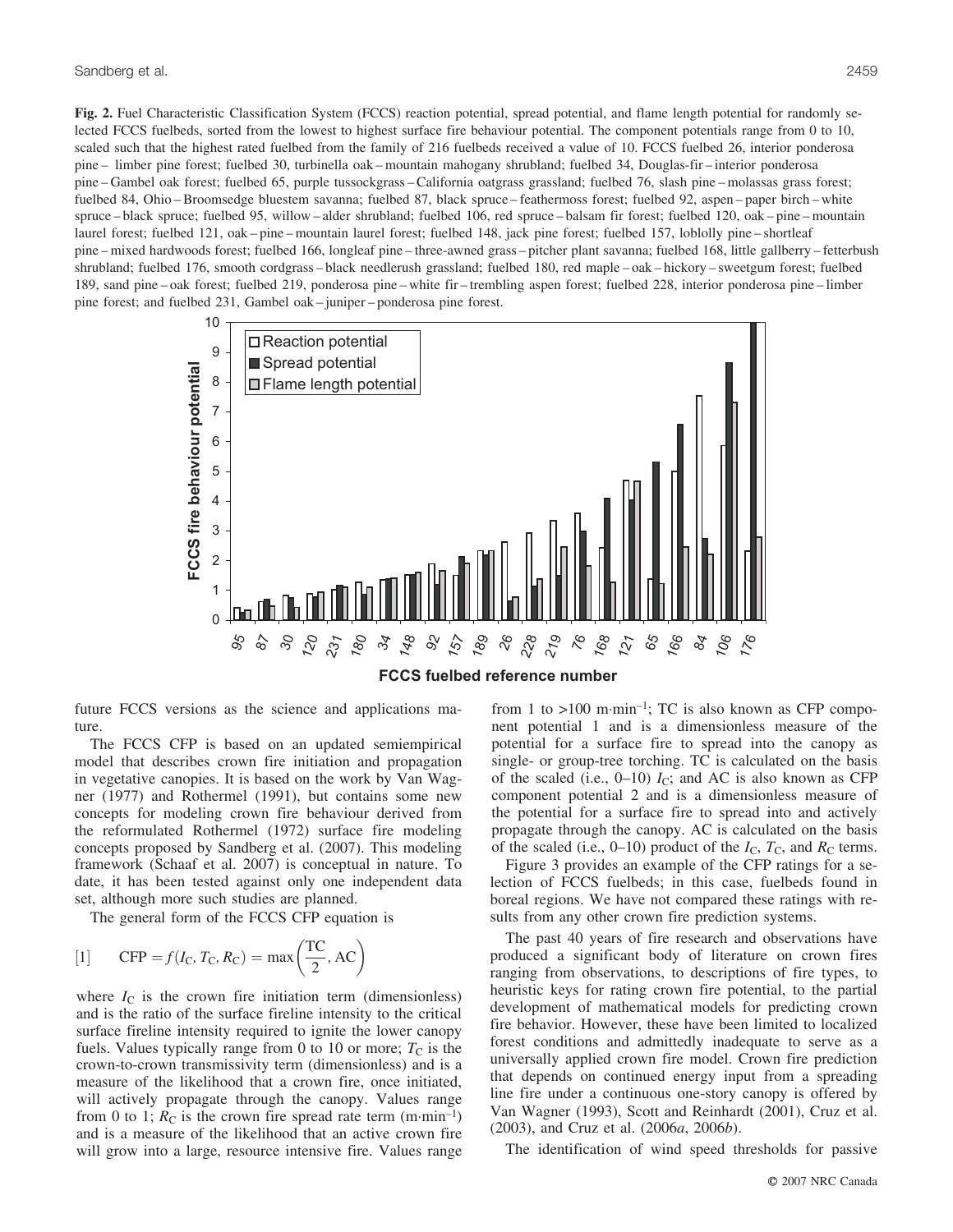**Fig. 3.** Examples of Fuel Characteristic Classification System (FCCS) crown fire potentials: (A) torching potential (TC) and (B) active crown fire potential (AC). Each is computed as an index value ranging from 0 to 10. Each index has been computed for all FCCS fuelbeds. This figure displays only FCCS conifer forest fuelbeds. FCCS fuelbed 2, western hemlock – western redcedar – Douglas-fir forest; fuelbed 4, Douglas-fir – *Ceanothus* forest, fuelbed 5, Douglas-fir – white fir forest; fuelbed 8, western hemlock – Douglas-fir – western redcedar –vine maple forest; fuelbed 9, Douglas-fir – western hemlock – western redcedar – vine maple forest; fuelbed 10, western hemlock – Douglas-fir – Sitka spruce forest; fuelbed 11, Douglas-fir – western hemlock – Sitka spruce forest; fuelbed 12, Douglas-fir – western hemlock – Sitka spruce forest; fuelbed 15, Jeffrey pine – red fir – white fir – greenleaf manzanita – snowbrush forest; fuelbed 17, red fir forest; fuelbed 20, western juniper – mountain mahogany woodland; fuelbed 21, lodgepole pine forest; fuelbed 25, pinyon – juniper forest; fuelbed 27, ponderosa pine – two-needle pinyon – Utah juniper forest; fuelbed 34, interior Douglas-fir – interior ponderosa pine – Gambel oak forest; fuelbed 52, Douglas-fir – Pacific ponderosa pine – Oceanspray forest; fuelbed 53, Pacific ponderosa pine forest; fuelbed 54, Douglas-fir – white fir – interior ponderosa pine forest; fuelbed 59, subalpine fir – Engelmann spruce – Douglas-fir – lodgepole pine forest; fuelbed 61 , whitebark pine – subalpine fir forest; fuelbed 70, subalpine fir – lodgepole pine – whitebark pine – Engelmann spruce forest; fuelbed 85, black spruce – lichen forest; fuelbed 86, black spruce – feathermoss forest; fuelbed 87, black spruce – feathermoss forest; fuelbed 89, black spruce –sheathed cottonsedge woodland; fuelbed 91, white spruce – prickly rose forest; fuelbed 101, white spruce forest; fuelbed 102, white spruce forest; fuelbed 106, red spruce – balsam fir forest; fuelbed 148, jack pine forest; fuelbed 155, red spruce – balsam fir forest; fuelbed 166, longleaf pine – three-awned grass – pitcher plant savanna; fuelbed 178, loblolly pine – shortleaf pine forest; fuelbed 182, longleaf pine – slash pine – saw palmetto –gallberry forest; fuelbed 183, loblolly pine – shortleaf pine forest; fuelbed 190, slash pine – longleaf pine – gallberry forest; fuelbed 196, loblolly pine – bluestem forest; fuelbed 208, Ggrand fir – Douglas-fir forest; fuelbed 210, pinyon – juniper forest; fuelbed 212, Pacific ponderosa pine forest; fuelbed 223, Douglas-fir – white fir – interior ponderosa pine forest; fuelbed 227, white fir forest; fuelbed 230, pinyon – juniper forest; fuelbed 265, balsan fir – white spruce – mixed hardwoods forest; fuelbed 270, red spruce – Fraser fir – rhododendron forest; fuelbed 273 , Engelmann spruce – Douglas-fir – white fir – interior ponderosa pine forest; fuelbed 279, black spruce – northern white cedar – larch forest; fuelbed 286, interior ponderosa pine – limber pine forest; and fuelbed 291, longleaf pine – slash pine – saw palmetto forest.



and active crown fires by Scott and Reinhardt (2001) based on stylized fuel models and Rothermel's (1972) surface flame length predictions are especially useful to managers within the limitations of current knowledge. Additional refinements of crown fire modeling and theory have been

advanced by Cruz et al. (2005) and by Butler et al. (2004). A series of experimental crown fires were completed during the International Crown Fire Modelling Experiment in Canada (Stocks et al. 2004), which greatly contributed to an improved understanding of this phenomenon. They compared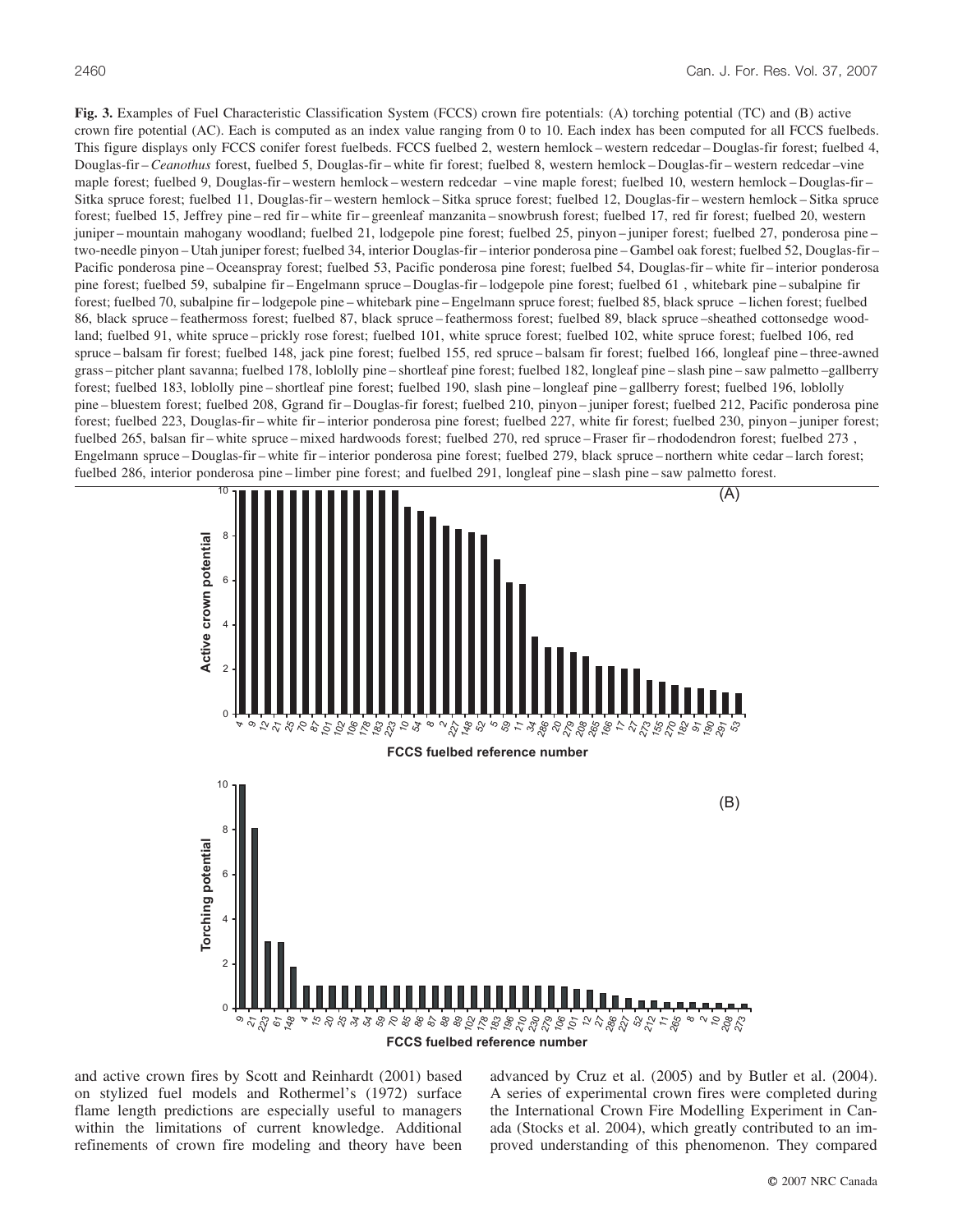observed crown fire spread rates with predictions from a number of crown fire prediction models. This comparison indicated that a number of operationally used North American models underpredicted observed crown fire spread rates. There also remains a crown fire heuristic rating by Fahnestock (1970) that focuses only on crown structure and ladder fuels without considering energy needs.

Despite recent advances, there is still a pressing need for decision support tools that can assist fuel and fire managers in identifying and prioritizing fuelbeds on the basis of their crown fire potential. Little decision support is available for assessing crown fire behavior within complex fuelbeds, especially nontimber fuelbeds, or for assessing the conditions under which postfrontal torching fires or independent crown fires occur. Our understanding of flammability limits and the processes of heat transfer from and within forest canopies is inadequate to provide a complete modelling system relevant for many of the environments that experience crown fires.

Collectively, these studies have shown that the potential for crown fire occurrence does not depend on any single element of the fuel complex or on any single element in the fire weather environment. Rather, crown fires result from various combinations of factors in the fuel, weather, and topography. Important factors include surface fire intensity, canopy closure, crown density, presence or absence of ladder fuels, height to the base of the combustible crown, crown foliar moisture content, and wind speed. This understanding is the foundation for the framework advanced by Schaaf et al. (2007).

## **FCCS available fuel potential**

FCCS AFP is a multiple of the total fuel loading of all fuelbed components within a defined depth from the surface of the fuel component, expressed in units of 10 tonnesha–1. AFP is intended to approximate the combustible biomass under very dry conditions in each of three stages of combustion (flaming, smouldering, and residual smouldering). The FCCS user is advised to apply a consumption factor based on fuel moisture — available in Consume (Ottmar et al. 1993, 2005) — to achieve an accurate estimate of consumption under specific environmental conditions.

#### **AFP component 1**

Flame available fuel  $(FA)$  is the sum of mass (tonnes $\cdot$ ha<sup>-1</sup>/ 10) within one-half inch (1 in. = 25.4 mm) of the surface of the fuel element, and in turn is the sum of three subcomponents:3

- 1. Flame-reactive surface available fuel (FAR) is the mass of fuel consumed in the flaming front of a spreading surface fire that contributes to forward energy transfer, also known as the reaction zone (Frandsen 1971). It is the mass of thermally thin fuel elements plus a thin shell of larger fuel elements, with a thickness that represents the depth of the pyrolysis zone (defined as reaction thickness,  $\zeta_R$ ). The surface fuel includes the shrub (foliage only), nonwoody, woody, and litter–lichen–moss strata.
- 2. Flame-available postreactive surface fuel (FAP) is the re-

mainder of flame-available surface fuel after the passage of the flaming front, plus the flame-available fuel in the ground stratum (duff, humus, and fibric layers), if present.

3. Flame-available canopy fuel (FAC) is the mass of foliage and fine (<0.6 cm) twigs in the flammable tree canopy.

#### **AFP component 2**

Smouldering available fuel (SA) is the mass between 1.3 and 5.1 cm of a surface, representing fuels preconditioned (dehydrated) by the flaming stage and consumed in glowing combustion.

#### **AFP component 3**

Residual available fuel (RA) is the mass between 5.1 and 10.12 cm of a particle surface and the mass of the ground fuel stratum between 10.2 and 30.5 cm of the ground surface, representing the fuel available for residual smouldering. This combustion stage may last for many hours or days.

The user is provided with FA, SA, and RA, scaled to a maximum value of 10, and may use any meaningful combination of these component potentials to meet their objectives. By default, the FCCS calculator will consider AFP to be the sum of the three component potentials.

## **Applications of FCCS fire potentials**

FCCS fire potentials are a set of relative values that rate the intrinsic physical capacity of a wildland fuelbed to release energy and to spread, crown, consume, and smolder. Development of the potentials required derivation of new algorithms to express surface fire spread and intensity in realistically heterogeneous, inventoried fuelbeds (Sandberg et al. 2007) and to provide a broader framework for rating the likelihood of crown fire (Schaaf et al. 2007). Measures of potential fire behaviour and effects are necessary to describe, classify, and map fuelbeds in terms of the expected outcomes of fire in those fuelbeds. Managers of prescribed fire and wildfires are typically interested first in surface fire spread rates and intensity, the probability of extreme fire behaviours such as crowning, and the immediate fire effects such as fuel consumption. Those outcomes, consistent with decision support systems most often used by managers in the United States, are the focus of FCCS fire potentials in this paper. The authors intend that fire managers find them useful in objectively and consistently comparing the expected outcomes of fire among fuelbeds that differ by location, time, or as the result of fuels management or disturbance events.

For example, fire managers are keenly interested in the difference in expected fire behaviour and effects attributable to fuels management. Consider a heavily stocked mixedconifer stand in the western United States such as typified by FCCS fuelbed 208: grand fir – Douglas-fir forest with fire exclusion Riccardi et al. (2007). FCCS fire potential for this untreated fuelbed is 379 representing a below average potential surface fire behaviour,<sup>4</sup> above average crowning potential, and extremely heavy available fuel. If thinned from below in a simulation using FCCS version 1.1 (Ottmar

<sup>3</sup> These three subcomponents of flame available fuel are calculated but are not visible in reports available in FCCS version 1.0. <sup>4</sup> If this untreated fuelbed burned under moderate fuel moisture conditions, the reformulated surface fire model by Sandberg et al. (2007) would predict a reaction intensity of 466 kW·m<sup>-2</sup>, a rate of spread of 3.9 m·min<sup>-1</sup>, and a flame length of 2.1 m.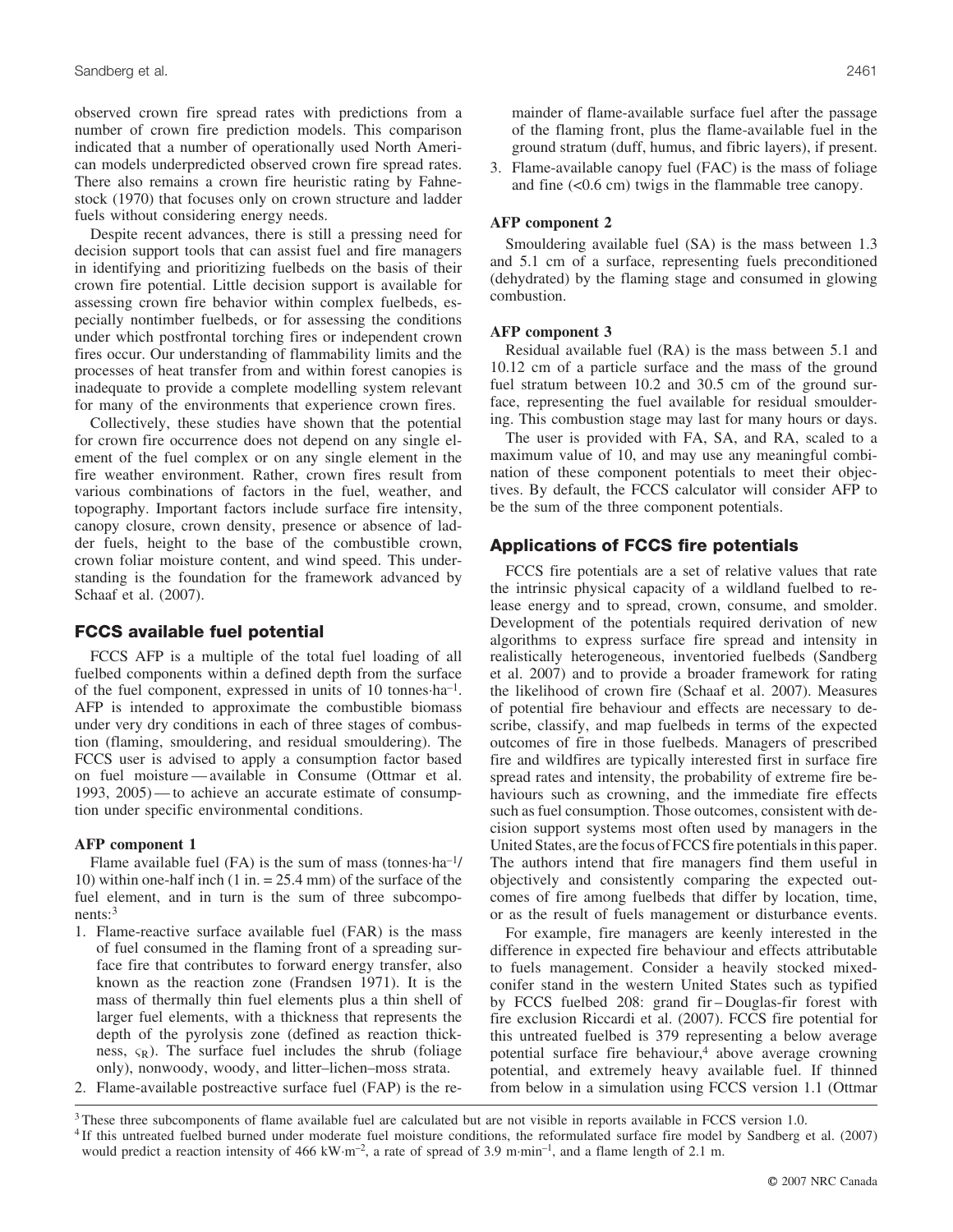et al. 2007), the FCCS fire potential would change to 829, representing lower crowning potential owing to the removal of crowns, but an increase in surface fire potential5 because of fuel being left on the ground. Taken one step further, it is possible to simulate a prescribed underburn in this fuelbed to remove the downed woody fuel, thereby reducing the FCCS fire potential to 134 because of the fuels consumed in the treatment. Alternative treatments could be simulated to seek the best outcome.

Many other applications of FCCS fire potentials are possible. For example, users could be interested in how the fire potential and available biomass would change under a scenario of global warming that has been translated into structural changes in a fuelbed (such as woody invasion, changing ecosystem species composition, changing decomposition rates, tree mortality, etc.). No matter how simple or complex a change was envisioned or monitored in the fuelbed, FCCS version 1.1 would compute the relative change in FCCS fire potentials automatically, objectively, and quantitatively. In some cases, where fuel moistures and wind speed are known to the user, absolute values of fire behaviour and effects are also obtainable.

Fuelbeds represent potential energy that can result in a wide range of fire behaviours and fire effects, depending on physical fuel characteristics and on environmental conditions under which they burn. The FCCS focuses on cataloguing and summarizing the intrinsic characteristics of fuelbeds in a universal system designed to provide input to fire behaviour and effects models. The FCCS facilitates analysis of changes in fuelbeds as a result of the passage of time, fuel management, and natural disturbance, and quantifies the difference in fire potential between fuelbeds to prioritize management activity. The FCCS provides a robust methodology for estimating fire behaviour and effects for all types of fuelbeds at benchmark weather and fuel moisture conditions.

Other users such as those in Canada, Mexico, and Australia, and other values such as carbon accounting, environmental effect, and ecological response, could be addressed in the future by following the example set by the original FCCS fire potentials. Several additional FCCS fire potentials are under development to meet future needs of users, depending on which measure of fire behaviour or effect is considered important, which assumptions are made or models are used to calculate that measure, and which benchmark environmental conditions are appropriate for the calculations. For example, potentials will be developed to facilitate calculation of air pollutant and carbon emissions, flaming and smouldering residence time, carbon stores and fluxes, and fire behaviour predictions consistent with other fire behaviour models.

## **Acknowledgements**

We thank the Joint Fire Science Program, National Fire Plan, and the USDA Forest Service, Pacific Northwest Region and Pacific Northwest Research Station, for financial support. Brad Hawkes offered insightful suggestions for model reformulation. We also greatly appreciate all of the past and present members of the Fire and Environmental Research Applications team (FERA) especially Roger Ottmar, Ellen Eberhardt, and Paul Campbell.

### **References**

- Albini, F.A. 1976. Estimating wildfire behavior and effects. USDA For. Serv. Gen. Tech. Rep. INT-30.
- Alexander, M.E. 1998. Crown fire thresholds in exotic pine plantations of Australasia. Ph.D. thesis, Australian National University, Canberra, Australia.
- Anderson, H.E. 1982. Aids to determining fuel models for estimating fire behavior. USDA For. Serv. Gen. Tech. Rep. INT-122.
- Andrews, P.L., Bevins, C.D., and Seli, R.C. 2005. BehavePlus fire modeling system. Version 3.0. User's guide. USDA For. Serv. Gen. Tech. Rep. RMRS-GTR-106.
- Barrows, J.S. 1951. Fire behavior in northern Rocky Mountain forests. USDA For. Serv. Res. Pap. RMRS-RP-29.
- Brown, A.A., and Davis, K.P. 1973. Forest fire: control and use. McGraw-Hill, New York.
- Butler, B.W., Finney, M.A., Andrews, P.L., and Albini, F.A. 2004. A radiation-driven model for crown fire spread. Can. J. For. Res. **34**: 1588–1599. doi:10.1139/x04-074 .
- Byram, G.M. 1959. Combustion of forest fuels. *In* Forest fires: control and use. McGraw-Hill, New York. pp. 61–89.
- Catchpole, W.R., Catchpole, E.A., Rothermel, R.C., Morris, G.A., Butler, B.W., and Latham, D.J. 1998. Rate of spread of freeburning fires in woody fuels in a wind tunnel. Combust. Sci. Technol. **131**: 1–37. doi:10.1080/00102209808935753.
- Cruz, M.G., Alexander, M.E., and Wakimoto, R.H. 2003. Assessing canopy stratum characteristics in crown fire prone fuel types of western North America. Int. J. Wildland Fire, **12**: 39–50. doi:10. 1071/WF02024.
- Cruz, M.G., Alexander, M.E., and Wakimoto, R.H. 2005. Development and testing of models for predicting crown fire rate of spread in conifer forest stands. Can. J. For. Res. **35**: 1626– 1639. doi:10.1139/x05-085.
- Cruz, M.G., Butler, B.W., Alexander, M.E., Forthofer, J.M., and Wakimoto, R.H. 2006*a*. Predicting the ignition of crown fuels above a spreading surface fire. Part I: model idealization. Int. J. Wildland Fire, **15**: 47–60. doi:10.1071/WF04061.
- Cruz, M.G., Butler, B.W., and Alexander, M.E. 2006*b*. Predicting the ignition of crown fuels above a spreading surface fire. Part II: model evaluation. Int. J. Wildland Fire, **15**: 61–72. doi:10. 1071/WF05045.
- Deeming, J., Burgan, R.E., and Cohen, J.D. 1977. The national fire-danger rating system — 1978. USDA For. Serv. Gen. Tech. Rep. INT-39.
- Fahnestock, G.R. 1970. Two keys for appraising forest fuels. USDA For. Serv. Res. Pap. PNW-99.
- Frandsen, W.H. 1971. Fire spread through porous fuels from the conservation of energy. Combust. Flame, **16**: 9–16. doi:10.1016/ S0010-2180(71)80005-6.
- Frandsen, W.H. 1973. Effective heating ahead of a spreading fire. USDA For. Serv. Gen. Res. Pap. INT-40.
- Hornby, L.G. 1936. Fire control planning in the northern Rocky Mountain Region. USDA For. Serv. Prog. Rep. NRMFRES-1.
- Ottmar, R.D., Burns, M.F., Hall, J.N., and Hanson, A.D. 1993. CONSUME users guide. USDA For. Serv. Gen. Tech. Rep. PNW-GTR-304.
- Ottmar, R.D., Prichard, S.J., and Anderson, G. 2005. CONSUME 3.0 software [online]. Available from http://www.fs.fed.us/pnw/ fera [accessed 21 March 2006].

 $5$  If this thinned fuelbed burned under moderate fuel moisture conditions the reformulated surface fire model by Sandberg et al. (2007) would predict a reaction intensity of 1180 kW·m<sup>-2</sup>, a rate of spread of 9.4 m·min<sup>-1</sup>, and a flame length of 5.0 m.